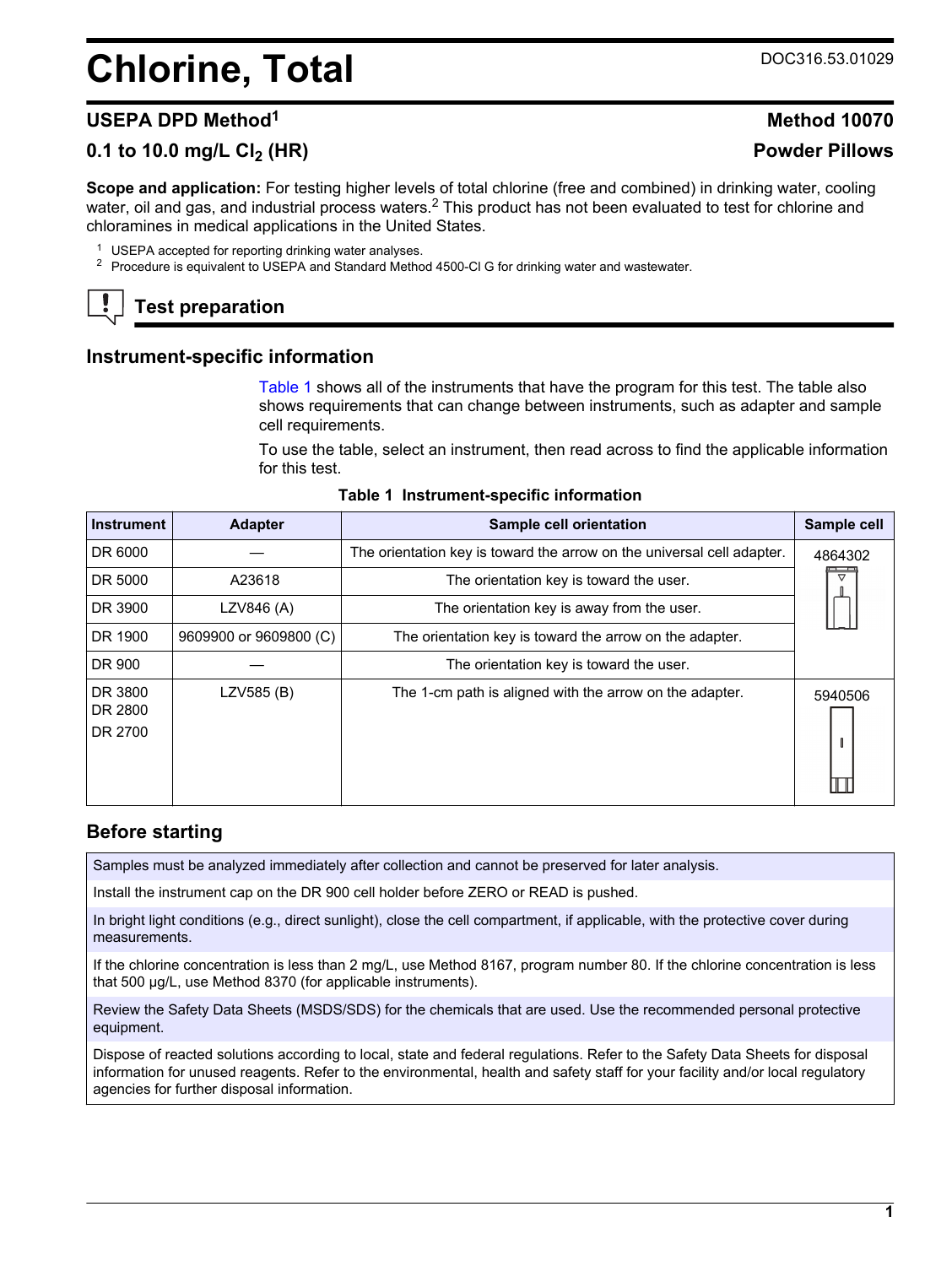### **Items to collect**

| <b>Description</b>                                                                                                                    | Quantity |
|---------------------------------------------------------------------------------------------------------------------------------------|----------|
| DPD Total Chlorine Reagent Powder Pillows, 25-mL                                                                                      |          |
| Sample cells (For information about sample cells, adapters or light shields, refer to Instrument-<br>specific information on page 1.) |          |

Refer to [Consumables and replacement items](#page-4-0) on page 5 for order information.

# **Sample collection**

- Analyze the samples immediately. The samples cannot be preserved for later analysis.
- Chlorine is a strong oxidizing agent and is unstable in natural waters. Chlorine reacts quickly with various inorganic compounds and more slowly with organic compounds. Many factors, including reactant concentrations, sunlight, pH, temperature and salinity influence the decomposition of chlorine in water.
- Collect samples in clean glass bottles. Do not use plastic containers because these can have a large chlorine demand.
- Pretreat glass sample containers to remove chlorine demand. Soak the containers in a weak bleach solution (1 mL commercial bleach to 1 liter of deionized water) for at least 1 hour. Rinse fully with deionized or distilled water. If sample containers are rinsed fully with deionized or distilled water after use, only occasional pretreatment is necessary.
- Make sure to get a representative sample. If the sample is taken from a spigot or faucet, let the water flow for at least 5 minutes. Let the container overflow with the sample several times and then put the cap on the sample container so that there is no headspace (air) above the sample.

## **Powder pillow procedure**



**1.** Start program **88 Chlorine F&T HR**. For information about sample cells, adapters or light shields, refer to [Instrument](#page-0-0)[specific information](#page-0-0) on page 1.

*Note: Although the program name can be different between instruments, the program number does not change.*



**2. Prepare the blank:** Fill a sample cell to the 5‑mL mark with sample.



**3.** Clean the blank sample cell.



**4.** Insert the blank into the cell holder.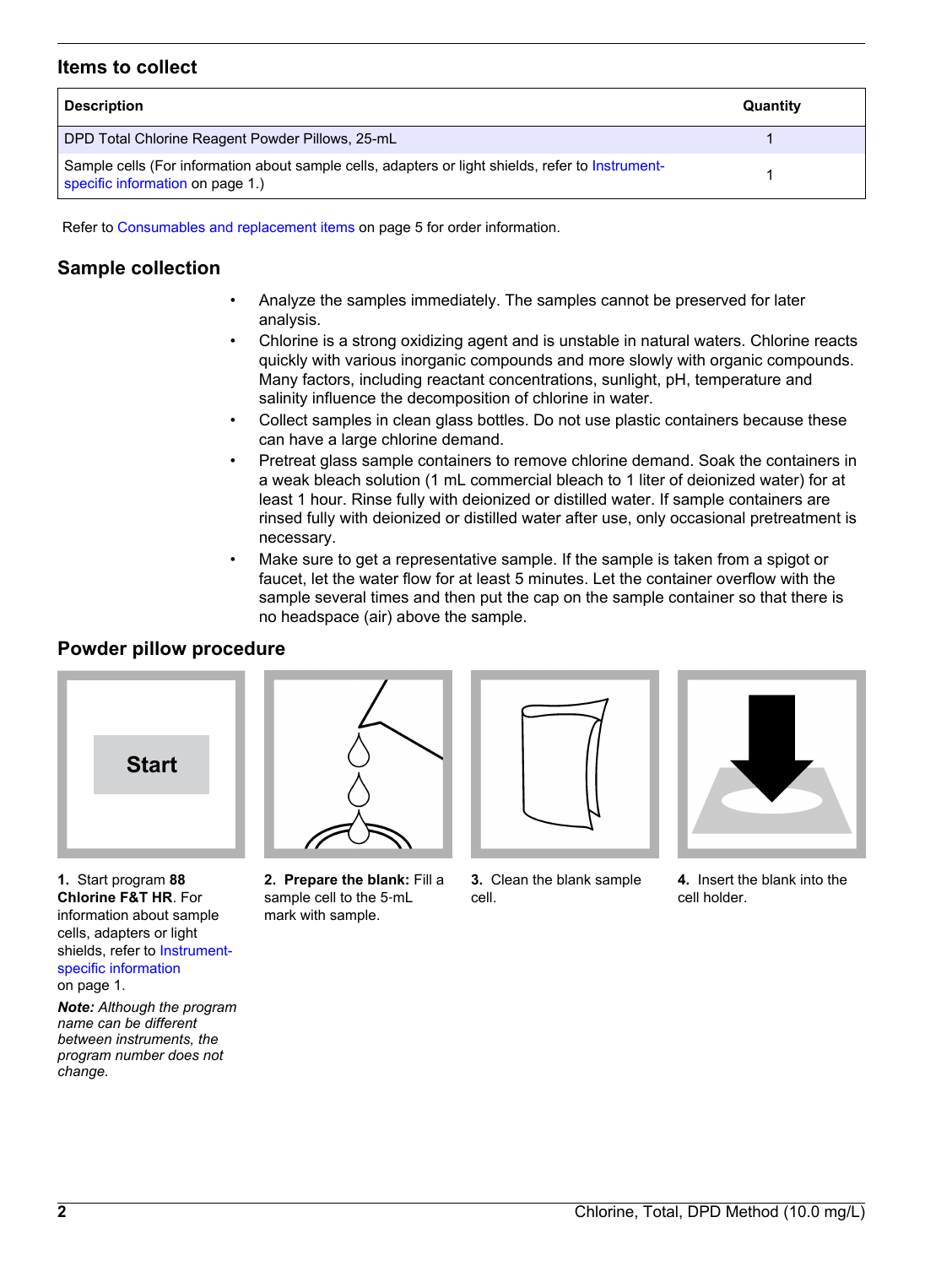

**5.** Push **ZERO**. The display shows  $0.0$  mg/L  $Cl<sub>2</sub>$ .



**6. Prepare the sample:** Fill a second sample cell to the 5‑mL mark with sample.



**7.** Add the contents of one DPD Total Chlorine Powder Pillow for 25‑mL samples to the sample.



**8.** Put the stopper on the sample cell. Shake the sample cell about 20 seconds to dissolve the reagent.



**9.** Start the instrument timer. A 3‑minute reaction time starts.

**Interferences**



**10.** Clean the sample cell. **11.** When the timer expires, insert the prepared sample into the cell holder.



**12.** Push **READ**. Results show in mg/L Cl<sub>2</sub>.

| Interfering substance                                                                                                                                                                                                                                                                                                                                    | Interference level                                                                                                                                                                                                                                                                                                                                                                                                                             |  |  |
|----------------------------------------------------------------------------------------------------------------------------------------------------------------------------------------------------------------------------------------------------------------------------------------------------------------------------------------------------------|------------------------------------------------------------------------------------------------------------------------------------------------------------------------------------------------------------------------------------------------------------------------------------------------------------------------------------------------------------------------------------------------------------------------------------------------|--|--|
| Acidity                                                                                                                                                                                                                                                                                                                                                  | More than 150 mg/L CaCO <sub>3</sub> . The full color may not develop or the color may fade instantly.<br>Adjust to pH 6-7 with 1 N Sodium Hydroxide. Measure the amount to add on a separate sample<br>aliquot, then add the same amount to the sample that is tested. Correct the test result for the<br>dilution from the volume addition.                                                                                                  |  |  |
| More than 250 mg/L CaCO <sub>3</sub> . The full color may not develop or the color may fade instantly.<br>Alkalinity<br>Adjust to pH 6-7 with 1 N Sulfuric Acid. Measure the amount to add on a separate sample<br>aliquot, then add the same amount to the sample that is tested. Correct the test result for the<br>dilution from the volume addition. |                                                                                                                                                                                                                                                                                                                                                                                                                                                |  |  |
| Bromine, Br <sub>2</sub>                                                                                                                                                                                                                                                                                                                                 | Positive interference at all levels                                                                                                                                                                                                                                                                                                                                                                                                            |  |  |
| Chlorine Dioxide, CIO <sub>2</sub>                                                                                                                                                                                                                                                                                                                       | Positive interference at all levels                                                                                                                                                                                                                                                                                                                                                                                                            |  |  |
| Inorganic chloramines                                                                                                                                                                                                                                                                                                                                    | Positive interference at all levels                                                                                                                                                                                                                                                                                                                                                                                                            |  |  |
| Chloramines, organic                                                                                                                                                                                                                                                                                                                                     | May interfere                                                                                                                                                                                                                                                                                                                                                                                                                                  |  |  |
| Hardness                                                                                                                                                                                                                                                                                                                                                 | No effect at less than 1000 mg/L as $CaCO3$                                                                                                                                                                                                                                                                                                                                                                                                    |  |  |
| Manganese, Oxidized<br>$(Mn^{4+}, Mn^{7+})$ or<br>Chromium, Oxidized<br>$(Cr^{6+})$                                                                                                                                                                                                                                                                      | Pre-treat the sample as follows:<br>Adjust the sample pH to 6-7.<br>1.<br>Add 3 drops of Potassium Iodide (30-g/L) to 10 mL of sample.<br>2.<br>Mix and wait 1 minute.<br>3.<br>Add 3 drops of Sodium Arsenite (5-g/L) and mix.<br>4.<br>Use the test procedure to measure the concentration of the treated sample.<br>5.<br>Subtract this result from the result without the treatment to obtain the correct chlorine<br>6.<br>concentration. |  |  |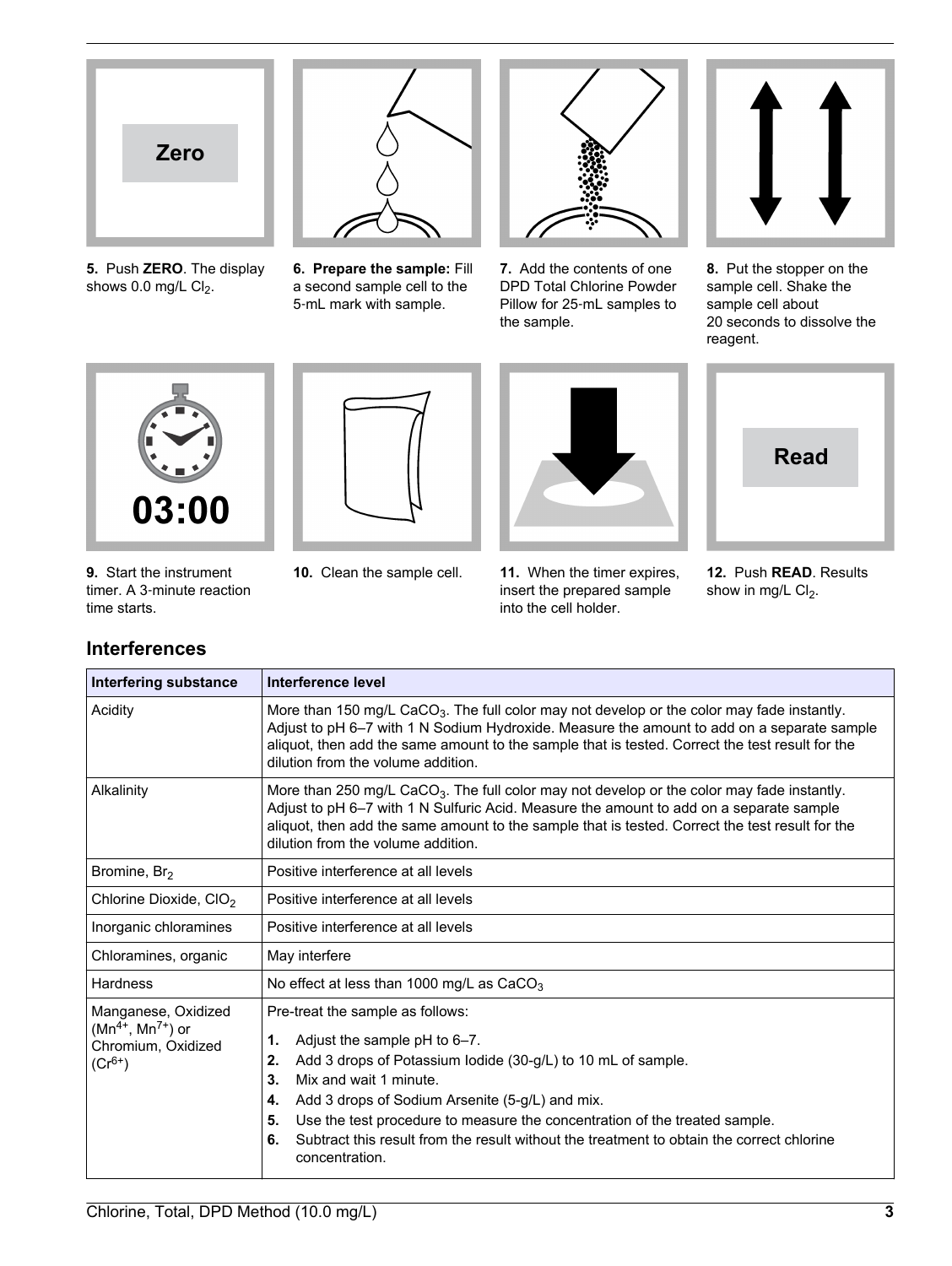| Interfering substance                           | Interference level                                                                                             |
|-------------------------------------------------|----------------------------------------------------------------------------------------------------------------|
| Ozone                                           | Positive interference at all levels                                                                            |
| Peroxides                                       | May interfere                                                                                                  |
| Highly buffered samples<br>or extreme sample pH | Can prevent the correct pH adjustment of the sample by the reagents. Sample pre-treatment may<br>be necessary. |

## **Accuracy check**

### **Standard additions method (sample spike)**

Use the standard additions method (for applicable instruments) to validate the test procedure, reagents and instrument and to find if there is an interference in the sample. Items to collect:

- Chlorine Standard Solution, 2-mL PourRite® Ampule, 50–75 mg/L (use mg/L on label)
- Ampule breaker
- Pipet, TenSette®, 0.1–1.0 mL and tips
- **1.** Use the test procedure to measure the concentration of the sample, then keep the (unspiked) sample in the instrument.
- **2.** Go to the Standard Additions option in the instrument menu.
- **3.** Select the values for standard concentration, sample volume and spike volumes.
- **4.** Open the standard solution.
- **5.** Prepare three spiked samples: use the TenSette pipet to add 0.1 mL, 0.2 mL and 0.3 mL of the standard solution, respectively, to three 5-mL portions of fresh sample. Mix well.
- **6.** Use the test procedure to measure the concentration of each of the spiked samples. Start with the smallest sample spike. Measure each of the spiked samples in the instrument.
- **7.** Select **Graph** to compare the expected results to the actual results.

*Note: If the actual results are significantly different from the expected results, make sure that the sample volumes and sample spikes are measured accurately. The sample volumes and sample spikes that are used should agree with the selections in the standard additions menu. If the results are not within acceptable limits, the sample may contain an interference.*

### **Method performance**

The method performance data that follows was derived from laboratory tests that were measured on a spectrophotometer during ideal test conditions. Users can get different results under different test conditions.

| Program | <b>Standard</b> | Precision (95% confidence interval) | Sensitivity<br>Concentration change per 0.010 Abs change |  |
|---------|-----------------|-------------------------------------|----------------------------------------------------------|--|
| 88      | 5.4 mg/L $Cl2$  | 5.3–5.5 mg/L $Cl_2$                 | 0.1 mg/L $Cl2$                                           |  |

## **Summary of method**

The range of analysis using the DPD method for total chlorine can be extended by adding more indicator in proportion to sample volume. Thus, a larger fill powder pillow of DPD Total Chlorine Reagent is added to a 5-mL sample portion. The combined chlorine oxidizes iodide in the reagent to iodine. The iodine reacts with DPD (N, N-diethyl-pphenylenediamine) along with free chlorine present in the sample to form a pink color which is proportional to the total chlorine concentration. The measurement wavelength is 530 nm for spectrophotometers or 520 nm for colorimeters.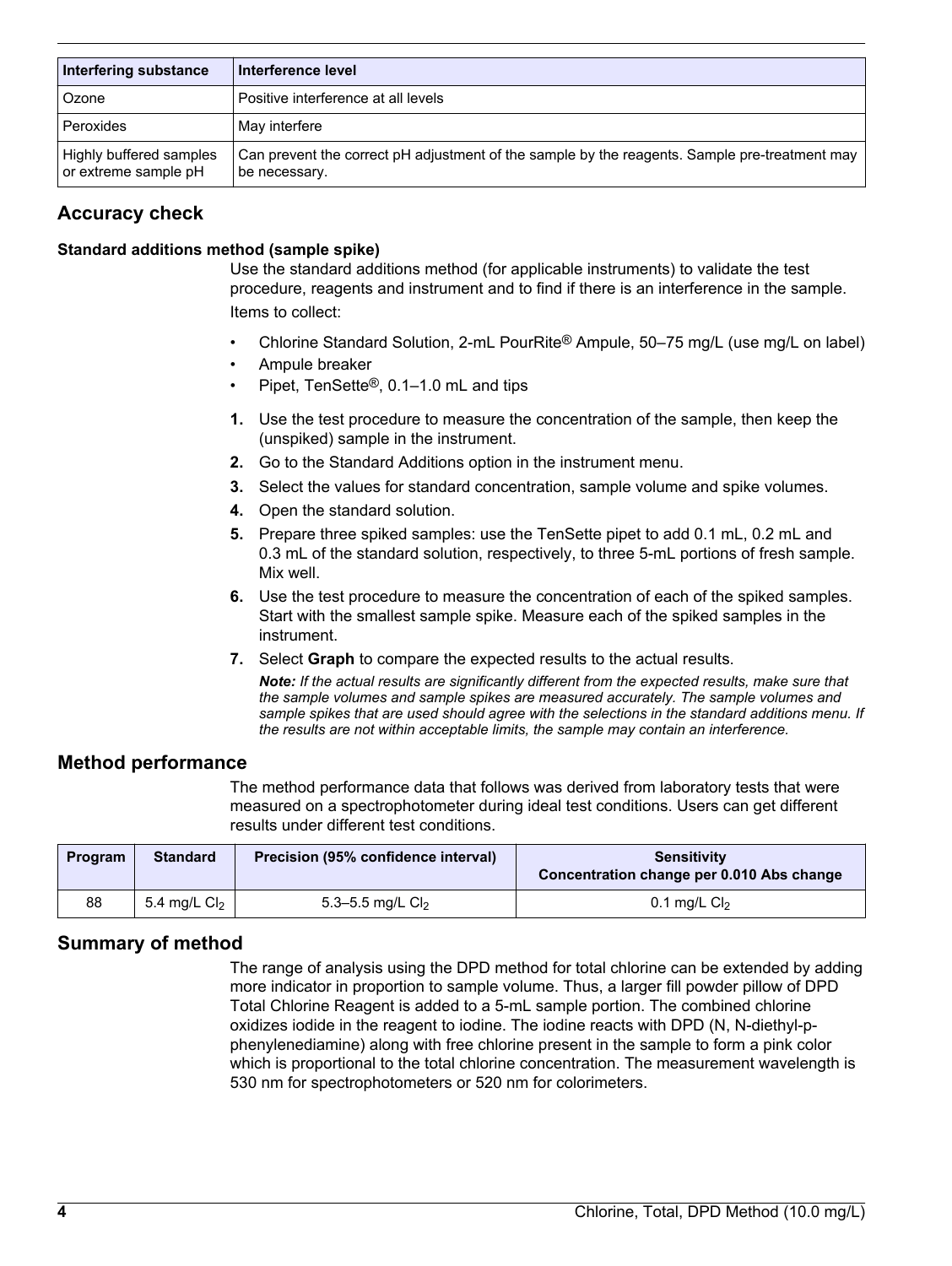# <span id="page-4-0"></span>**Consumables and replacement items**

# **Required reagents**

| <b>Description</b>                              | <b>Quantity/test</b> | Unit          | ltem no. |
|-------------------------------------------------|----------------------|---------------|----------|
| DPD Total Chlorine Reagent Powder Pillow, 25-mL |                      | $100$ /p $kg$ | 1406499  |

### **Recommended standards**

| <b>Description</b>                                                         | Unit      | Item no. |
|----------------------------------------------------------------------------|-----------|----------|
| Chlorine Standard Solution, 2-mL PourRite® Ampule, 50-75 mg/L              | $20$ /pkq | 1426820  |
| $^{\prime}$ Chlorine Standard Solution, 10-mL Voluette® Ampule, 50–75 mg/L | 16/pkg    | 1426810  |

# **Optional reagents and apparatus**

| <b>Description</b>                                             | Unit             | Item no. |
|----------------------------------------------------------------|------------------|----------|
| Ampule Breaker, 10-mL Voluette <sup>®</sup> Ampules            | each             | 2196800  |
| PourRite <sup>®</sup> Ampule Breaker, 2-mL                     | each             | 2484600  |
| Mixing cylinder, graduated, 25-mL                              | each             | 189640   |
| Pipet, TenSette <sup>®</sup> , 0.1-1.0 mL                      | each             | 1970001  |
| Pipet tips for TenSette® Pipet, 0.1-1.0 mL                     | 50/pkg           | 2185696  |
| Pipet tips for TenSette <sup>®</sup> Pipet, 0.1-1.0 mL         | 1000/pkg         | 2185628  |
| Paper, pH, 0-14 pH range                                       | $100$ /p $kg$    | 2601300  |
| Potassium Iodide, 30-g/L                                       | 100 mL           | 34332    |
| Sodium Arsenite, 5-g/L                                         | $100 \text{ mL}$ | 104732   |
| Sodium Hydroxide Standard Solution, 1.0 N                      | 100 mL MDB       | 104532   |
| Sulfuric Acid Standard Solution, 1 N                           | 100 mL MDB       | 127032   |
| Chlorine Standard Solution, 2-mL PourRite® Ampules, 25-30 mg/L | 20/pkg           | 2630020  |
| DPD Total Chlorine Reagent Powder Pillows, 25-mL               | 1000/pkg         | 1406428  |